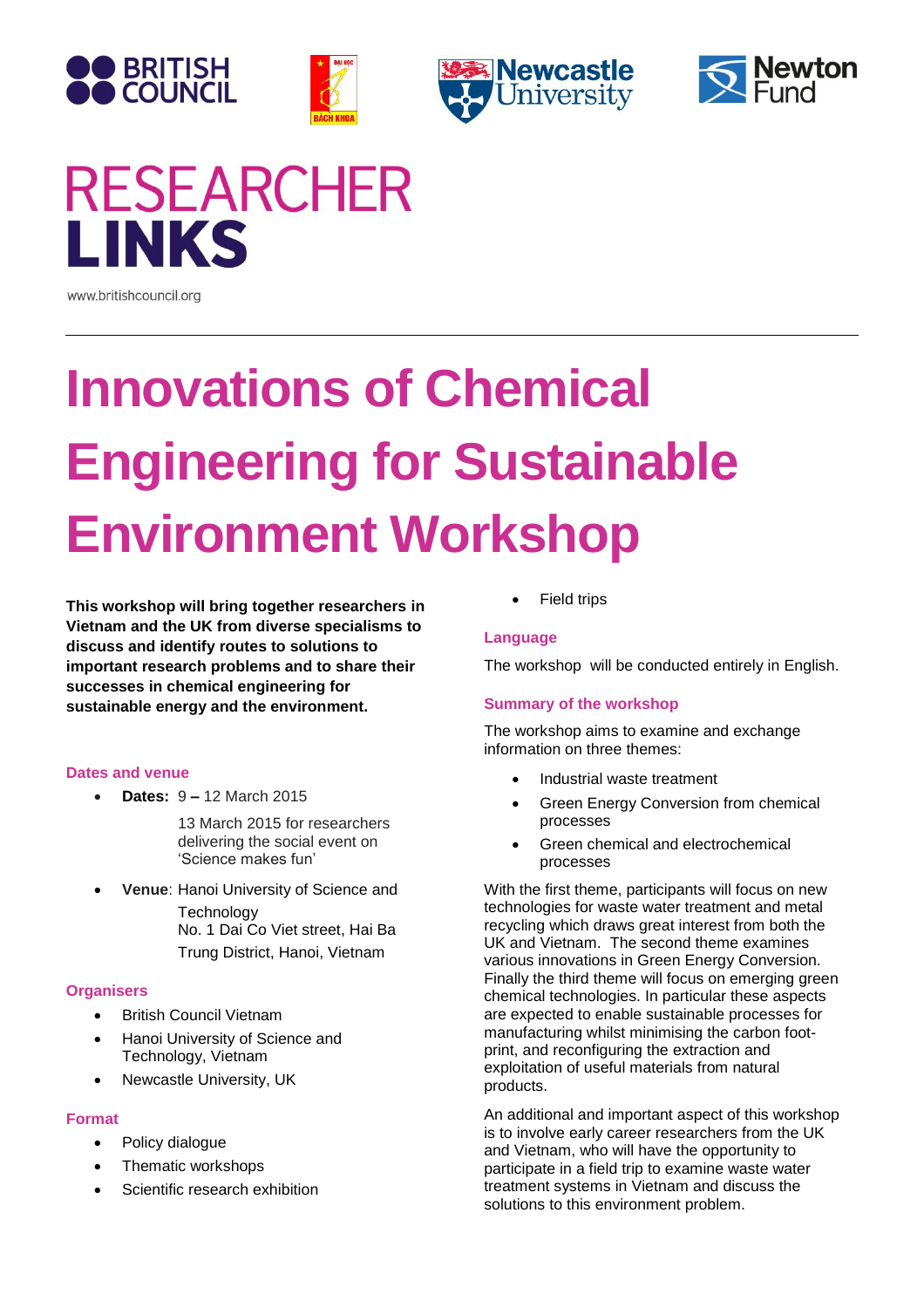The workshop is a great chance for young UK researchers who have just started their career. It is important that young researchers from the UK have more chances to make contact with their colleagues abroad, not only to exchange information, but also to gain more ideas for developing their own research. This international collaboration will also give UK researchers an opportunity to develop links which will lead to substantive proposals for international collaborative projects, particularly in the fields of environment and energy.

For Vietnamese participants, the workshop is clearly a very good opportunity for researchers to exchange the latest technological information, establish networks with industries, and propose new research projects in order to solve problems in the environment and energy fields. This kind of activity is even more important for Vietnamese young researchers due to the lack of information and conditions worldwide to realise their research ideas.

### **Travel grants**

The workshop will see the annoucement of two travel grants of researcher exchange awarded for participants who will fully participate in, and make great contribution to the success of the workshop.

#### **Contacts**

- **•** British Council Vietnam Giang Nguyen Higher Education Manager 20 Thuy Khue, Hanoi, Vietnam T +84 (0)4 3728 1920 ext. 1926 Direct +84 (0)4 37281926 E [giang.nguyen@britishcouncil.org.vn](mailto:giang.nguyen@britishcouncil.org.vn)
- **Newcastle University, UK**

Prof Sudipta Roy Chair in Electrochemical Nanomaterials, School of Chemical Engineering and Advanced Materials

Newcastle upon Tyne, NE1 7RU, United Kingdom

T +44 191 2227274

E [sudipta.roy@ncl.ac.uk](mailto:sudipta.roy@ncl.ac.uk)

#### **Hanoi University of Science and Technology, Vietnam**

Assoc Prof Dr Mai Thanh Tung Vice Director, School of Chemical Engineering No 1 Dai Co Viet street, Hai Ba Trung District, Hanoi, Vietnam M +84 (0) 912316363 E [Tung.maithanh@hust.edu.vn](mailto:Tung.maithanh@hust.edu.vn)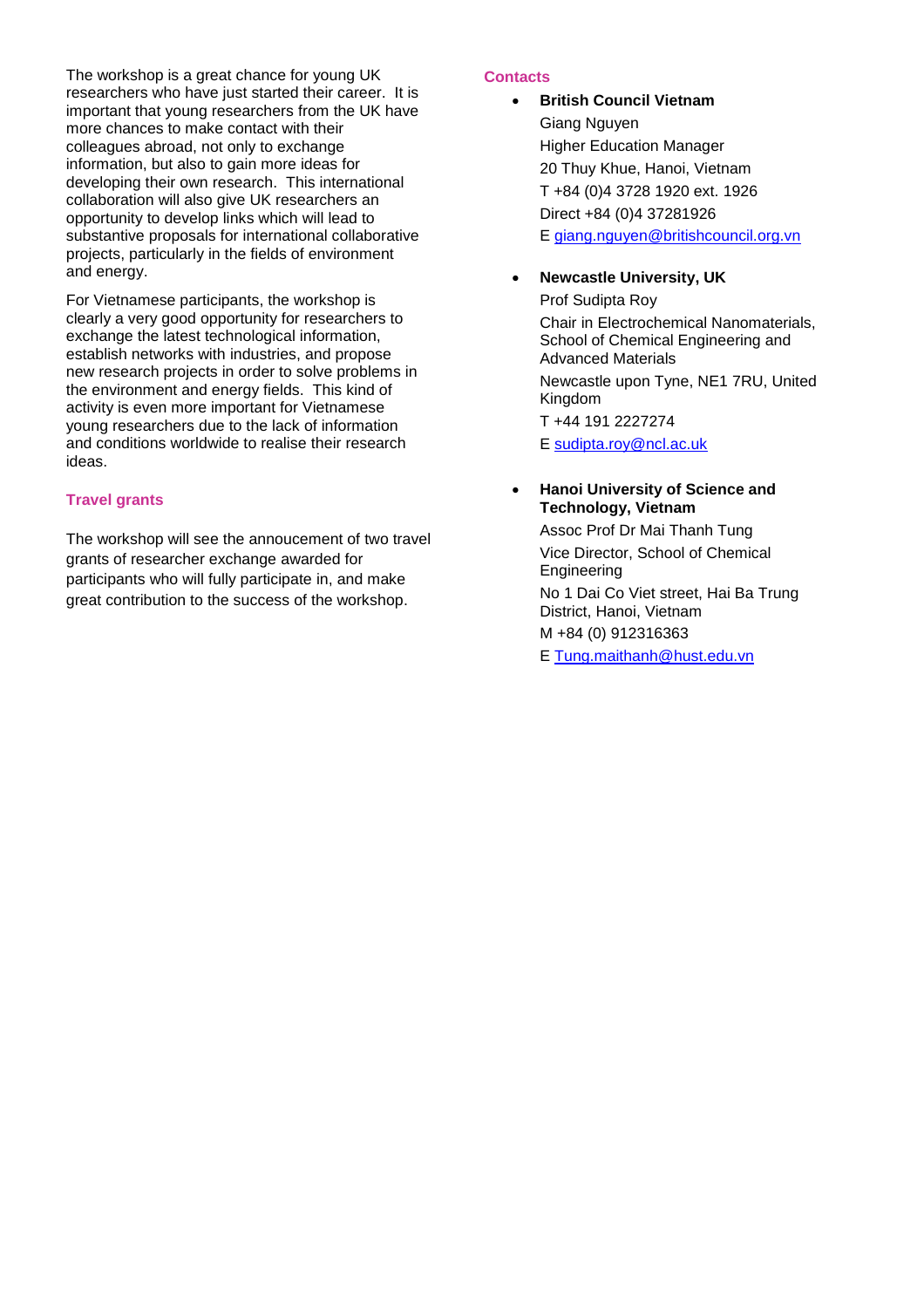## **Programme**

| <b>Time</b>                                              | <b>Activity</b>                                                                                                                                                                                                                                                                                                                                                                                                                                                                                                                                                                                                                                                                           | <b>Chair</b>                                                                                                              |  |  |  |
|----------------------------------------------------------|-------------------------------------------------------------------------------------------------------------------------------------------------------------------------------------------------------------------------------------------------------------------------------------------------------------------------------------------------------------------------------------------------------------------------------------------------------------------------------------------------------------------------------------------------------------------------------------------------------------------------------------------------------------------------------------------|---------------------------------------------------------------------------------------------------------------------------|--|--|--|
| Day One - Monday, 9 March 2015<br><b>Policy Dialogue</b> |                                                                                                                                                                                                                                                                                                                                                                                                                                                                                                                                                                                                                                                                                           |                                                                                                                           |  |  |  |
| 1300                                                     | <b>Registration</b><br>Visit the Scientific research exhibition                                                                                                                                                                                                                                                                                                                                                                                                                                                                                                                                                                                                                           |                                                                                                                           |  |  |  |
| $1400 - 1415$                                            | <b>Official welcome ceremony</b><br>Speakers:<br><b>Cherry Gough, Country Director, British Council Vietnam</b><br>Assoc Prof Dr Pham Hoang Luong, Vice President, Hanoi University<br>of Science and Technology, Vietnam<br>Prof Sudipta Roy, Chair in Electrochemical Nanomaterials, School of<br>Chemical Engineering and Advanced Materials, Newcastle University,<br><b>UK</b>                                                                                                                                                                                                                                                                                                       | <b>Assoc Prof Dr Pham</b><br>Hoang Luong, Vice<br>President, Hanoi<br>University of Science<br>and Technology,<br>Vietnam |  |  |  |
| $1415 - 1435$                                            | <b>Opening Plenary - Modern Technologies for Social and Economic</b><br>Development and Sustainability - Vietnamese Government priorities                                                                                                                                                                                                                                                                                                                                                                                                                                                                                                                                                 | <b>Assoc Prof Dr Pham</b><br>Hoang Luong, Vice<br>President, Hanoi<br>University of Science<br>and Technology,<br>Vietnam |  |  |  |
| $1435 - 1515$                                            | Plenary session: Innovation for life, case study in the UK, and East -<br><b>West interaction</b><br>Presentation 1: UK model on how researchers contribute to the<br>national growth<br>Speaker:<br>Prof Sudipta Roy, Chair in Electrochemical Nanomaterials, School of<br>Chemical Engineering and Advanced Materials, Newcastle University,<br>UK<br>Presentation 2: Success, Opportunities, Challenges in Vietnam on<br>bringing research, innovation to live (case study)<br>Speakers:<br>• Assoc Prof Dr Mai Thanh Tung, Vice Director, School of Chemical<br>Engineering, Hanoi University of Science and Technology, Vietnam<br>An industry partner in Vietnam (tbc)<br>$\bullet$ | <b>Assoc Prof Dr Pham</b><br>Hoang Luong, Vice<br>President, Hanoi<br>University of Science<br>and Technology,<br>Vietnam |  |  |  |
| $1515 - 1545$                                            | <b>Coffee break</b>                                                                                                                                                                                                                                                                                                                                                                                                                                                                                                                                                                                                                                                                       |                                                                                                                           |  |  |  |
| $1545 - 1645$                                            | <b>Panel discussions</b><br>Topic 1: Introduction of Research Funding Opportunity - Newton<br><b>Fund Programme in Vietnam</b><br>Speaker:<br>British Embassy's Representative                                                                                                                                                                                                                                                                                                                                                                                                                                                                                                            | Hoang Van Anh,<br>Assistant Director,<br><b>Higher Education and</b><br>Skills, British Council<br>Vietnam                |  |  |  |
|                                                          | Topic 2: Vietnam Inclusive Innovation Project<br>Speaker:<br>The World Bank's Representative                                                                                                                                                                                                                                                                                                                                                                                                                                                                                                                                                                                              |                                                                                                                           |  |  |  |
|                                                          | <b>Panelists:</b> Representatives from the following bodies<br><b>British Council Vietnam</b>                                                                                                                                                                                                                                                                                                                                                                                                                                                                                                                                                                                             |                                                                                                                           |  |  |  |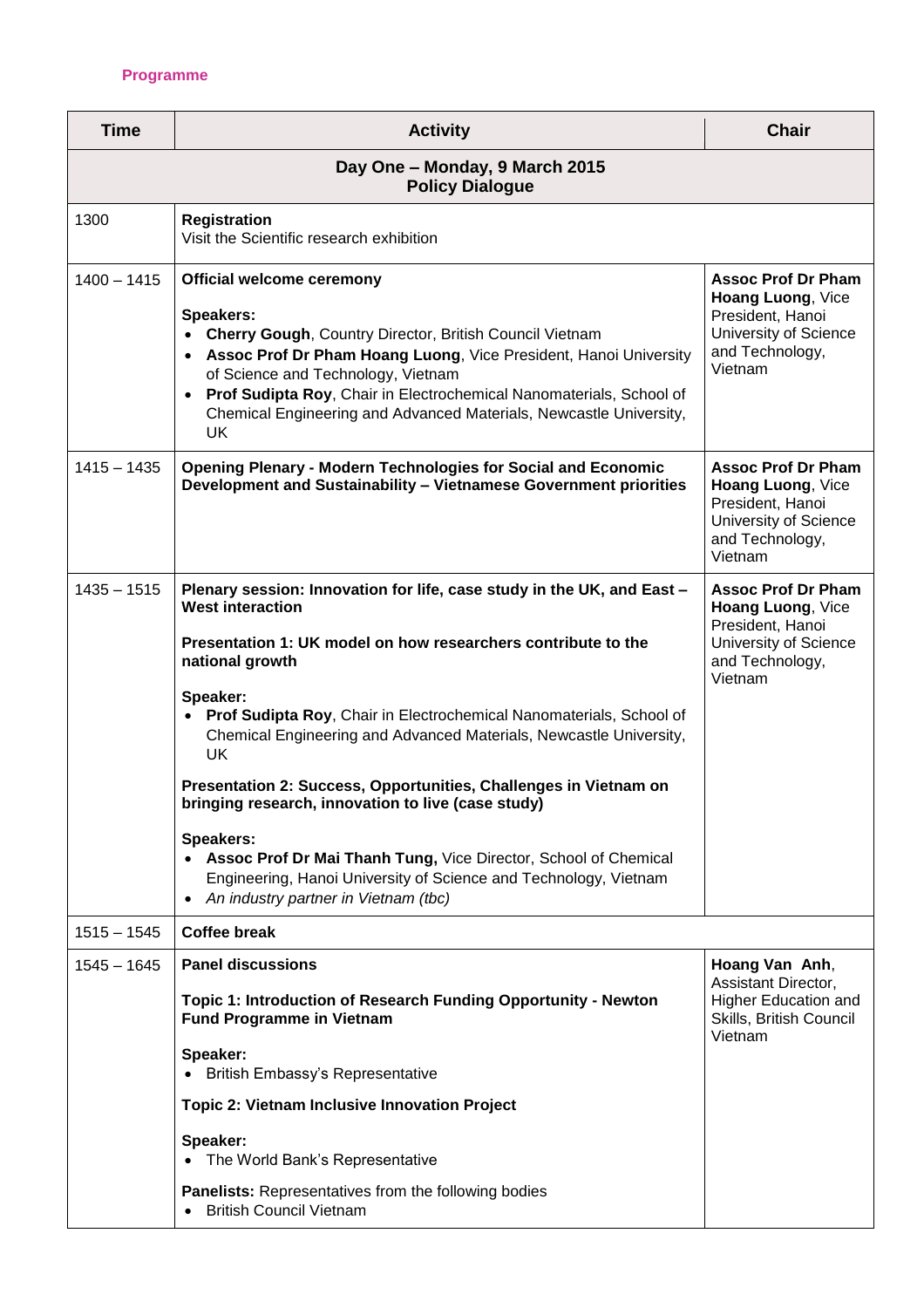|                                                               | Royal Society of Chemistry, UK<br>٠<br>Innovate UK and other delivery partner<br><b>International Unit</b>                                                                                                                                                               |                                                                                                                                                                                                                                                        |            |                                                                                                                                                                                                                                            |
|---------------------------------------------------------------|--------------------------------------------------------------------------------------------------------------------------------------------------------------------------------------------------------------------------------------------------------------------------|--------------------------------------------------------------------------------------------------------------------------------------------------------------------------------------------------------------------------------------------------------|------------|--------------------------------------------------------------------------------------------------------------------------------------------------------------------------------------------------------------------------------------------|
| $1645 - 1715$                                                 | Plenary presentation - Introduction to VIIP project<br>UK- Vietnam Innovation and Education exhibition                                                                                                                                                                   |                                                                                                                                                                                                                                                        |            | UK educations,<br>industrial partners                                                                                                                                                                                                      |
| 1715                                                          | Day One ends                                                                                                                                                                                                                                                             |                                                                                                                                                                                                                                                        |            |                                                                                                                                                                                                                                            |
| 1830                                                          | Networking dinner                                                                                                                                                                                                                                                        |                                                                                                                                                                                                                                                        |            |                                                                                                                                                                                                                                            |
| Day Two - Tuesday, 10 March 2015<br><b>Thematic workshops</b> |                                                                                                                                                                                                                                                                          |                                                                                                                                                                                                                                                        |            |                                                                                                                                                                                                                                            |
| $0900 - 0930$                                                 | Plenary presentation - Innovation in electrochemical technology for environment and<br>energy applications<br>Speaker:<br>• Prof Sudipta Roy, Chair in Electrochemical Nanomaterials, School of Chemical Engineering<br>and Advanced Materials, Newcastle University, UK |                                                                                                                                                                                                                                                        |            |                                                                                                                                                                                                                                            |
| $0930 - 1000$                                                 | Plenary presentation - Innovation in Renewable Energy Technology                                                                                                                                                                                                         |                                                                                                                                                                                                                                                        |            |                                                                                                                                                                                                                                            |
| $1000 - 1030$                                                 | <b>Plenary presentation - Biorefining Plant Natural Products</b><br>Speaker:<br>• Prof Robert Edwards, Head of School of Agriculture, Food & Rural Development<br>Agriculture Building, Newcastle University, UK                                                         |                                                                                                                                                                                                                                                        |            |                                                                                                                                                                                                                                            |
| $1030 - 1100$                                                 | Coffee break                                                                                                                                                                                                                                                             |                                                                                                                                                                                                                                                        |            |                                                                                                                                                                                                                                            |
| <b>Parallel thematic workshops</b>                            |                                                                                                                                                                                                                                                                          |                                                                                                                                                                                                                                                        |            |                                                                                                                                                                                                                                            |
|                                                               | Theme 1:<br><b>Waste Treatment and</b><br><b>Recycling</b>                                                                                                                                                                                                               | Theme 2:<br><b>Green Energy Conversion</b><br>from chemical processes                                                                                                                                                                                  | Theme 3:   | <b>Green Chemical Processes</b>                                                                                                                                                                                                            |
| $1100 - 1130$                                                 | Metal Recycling from electronic<br>waste<br>Speaker:<br>• Assoc Prof Dr Huynh<br>Trung Hai, Lecturer,<br>School of Environmental<br>Science and Technology,<br>Hanoi University of Science<br>and Technology, Vietnam                                                    | Biomass for energy and<br>environmental control.<br>Speaker:<br>Prof Mark Thomas, Head<br>of the Wolfson Northern<br><b>Carbon Reduction</b><br>Laboratories, School of<br>Chemical Engineering and<br>Advanced Materials,<br>Newcastle University, UK | Speaker:   | An integrated Biorefinary for<br>high -value Products from<br>Curcuma longa in Vietnam<br>Dr Duong Ngoc Tu, Head<br>of Department of<br>Pharmaceutical Biology,<br>Institute of Chemistry,<br>Vietnam Academy of<br>Science and Technology |
| $1130 - 1200$                                                 | Recycling of Polymeric and<br><b>Composite Materials</b><br>Speaker:<br>Prof Steve Bull, Cookson<br>Group Chair of Engineering<br>Materials, School of<br>Chemical Engineering and<br>Advanced Materials,<br>Newcastle University, UK                                    | <b>TBC</b>                                                                                                                                                                                                                                             | <b>TBC</b> |                                                                                                                                                                                                                                            |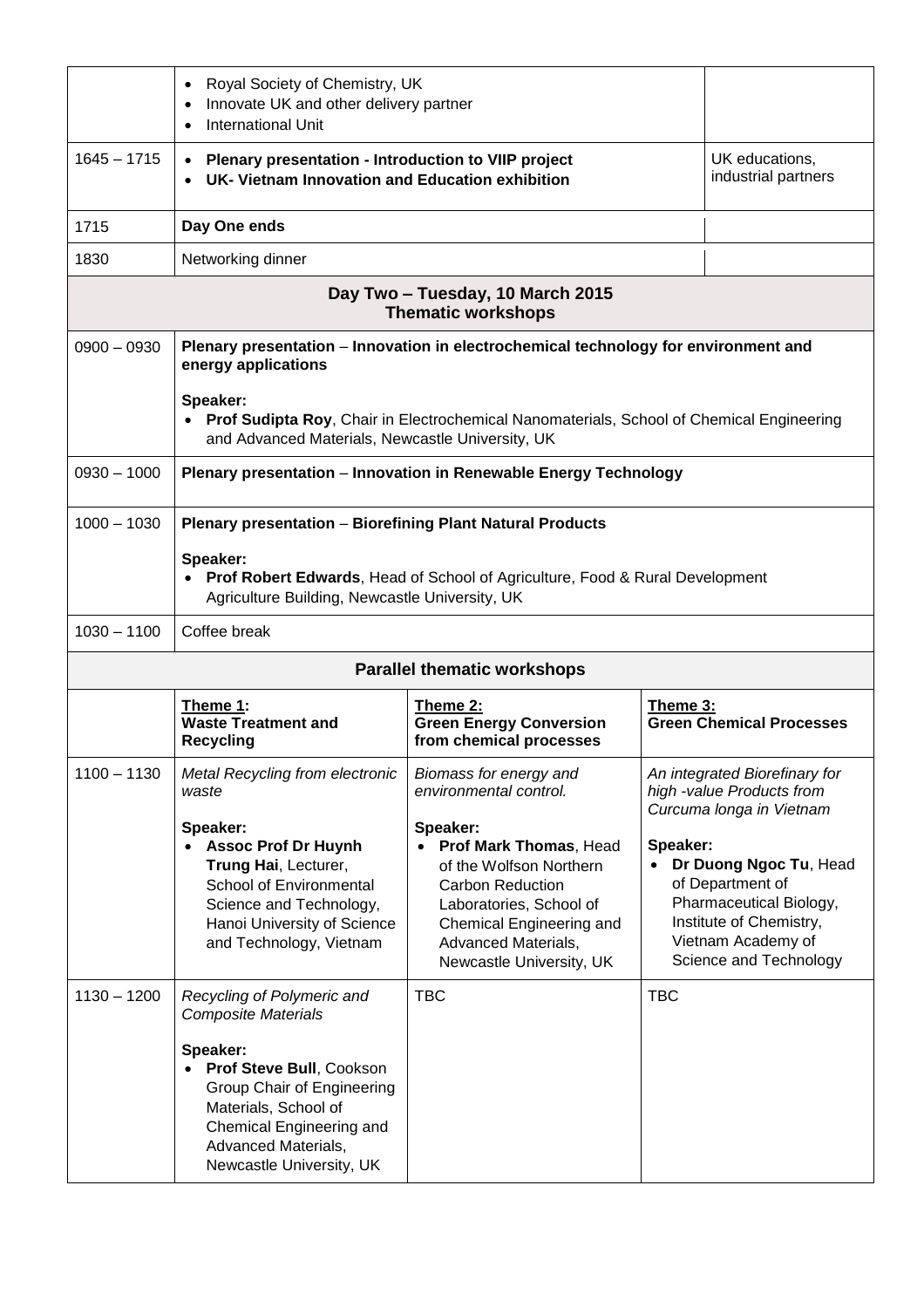| $1200 - 1215$                                                                    | Selected excellent applicant's<br>presentation on his/ her current<br>research                                                                                                                                                                                                                                                        | Selected excellent applicant's<br>presentation on his/ her current<br>research                                                                             | Selected excellent applicant's<br>presentation on his/ her current<br>research                                                                             |  |
|----------------------------------------------------------------------------------|---------------------------------------------------------------------------------------------------------------------------------------------------------------------------------------------------------------------------------------------------------------------------------------------------------------------------------------|------------------------------------------------------------------------------------------------------------------------------------------------------------|------------------------------------------------------------------------------------------------------------------------------------------------------------|--|
| $1215 - 1230$                                                                    | Selected excellent applicant's<br>presentation on his/ her current<br>research                                                                                                                                                                                                                                                        | Selected excellent applicant's<br>presentation on his/ her current<br>research                                                                             | Selected excellent applicant's<br>presentation on his/her current<br>research                                                                              |  |
| $1230 - 1400$                                                                    | Lunch                                                                                                                                                                                                                                                                                                                                 |                                                                                                                                                            |                                                                                                                                                            |  |
| $1400 - 1430$                                                                    | Hydrothermal technique for<br>industrial and waste treatment                                                                                                                                                                                                                                                                          | <b>TBC</b>                                                                                                                                                 | <b>TBC</b>                                                                                                                                                 |  |
|                                                                                  | Speaker:<br>• Prof Kunio Yoshikawa,<br>Head of Yoshikawa<br>Laboratory, Tokyo Institute<br>of Technology, Japan                                                                                                                                                                                                                       |                                                                                                                                                            |                                                                                                                                                            |  |
| $1430 - 1530$                                                                    | Daily debrief and discussions to<br>identity problems and establish<br>collaborations and joint project<br>based on information and ideas<br>from partners                                                                                                                                                                            | Daily debrief and discussions to<br>identity problems and establish<br>collaborations and joint project<br>based on information and ideas<br>from partners | Daily debrief and discussions to<br>identity problems and establish<br>collaborations and joint project<br>based on information and ideas<br>from partners |  |
| 1530                                                                             | Day Two ends                                                                                                                                                                                                                                                                                                                          |                                                                                                                                                            |                                                                                                                                                            |  |
| Day Three - Wednesday, 11 March 2015<br><b>Field trip to Quang Ninh Province</b> |                                                                                                                                                                                                                                                                                                                                       |                                                                                                                                                            |                                                                                                                                                            |  |
| 800                                                                              | Depart for Ha Long Bay, Quang Ninh province                                                                                                                                                                                                                                                                                           |                                                                                                                                                            |                                                                                                                                                            |  |
| 1200                                                                             | Lunch                                                                                                                                                                                                                                                                                                                                 |                                                                                                                                                            |                                                                                                                                                            |  |
| 1300                                                                             | Boarding on cruise                                                                                                                                                                                                                                                                                                                    |                                                                                                                                                            |                                                                                                                                                            |  |
| Dinner and<br>Evening<br>Activity                                                | <b>Evening forum:</b><br>Establishing collaborations and joint project based on information and ideas from partners<br>Research funding in the UK and the importance of cross sector collaboration; the possibilities<br>and the practicalities (including grant writing and publications). Sandpit groups consider funding<br>issues |                                                                                                                                                            |                                                                                                                                                            |  |
| Day Four - Thursday, 12 March 2015<br><b>Field trip (continued)</b>              |                                                                                                                                                                                                                                                                                                                                       |                                                                                                                                                            |                                                                                                                                                            |  |
| 0800                                                                             | Morning discussion on board                                                                                                                                                                                                                                                                                                           |                                                                                                                                                            |                                                                                                                                                            |  |
| 1200                                                                             | Lunch                                                                                                                                                                                                                                                                                                                                 |                                                                                                                                                            |                                                                                                                                                            |  |
| $1300 - 1500$                                                                    | Visit PETROLIMEX - a waste water treatment plant                                                                                                                                                                                                                                                                                      |                                                                                                                                                            |                                                                                                                                                            |  |
| $1500 - 1630$                                                                    | Wrap up the excursion trip and discussion of project proposals in three groups as follows<br><b>Environmental Technology</b><br><b>Green Energy</b><br><b>Natural Products</b><br>$\bullet$                                                                                                                                           |                                                                                                                                                            |                                                                                                                                                            |  |
| $1630 - 1730$                                                                    | Trip close with next steps and action plan                                                                                                                                                                                                                                                                                            |                                                                                                                                                            |                                                                                                                                                            |  |
| $1800 - 2000$                                                                    | Farewell dinner                                                                                                                                                                                                                                                                                                                       |                                                                                                                                                            |                                                                                                                                                            |  |
| 2000                                                                             | <b>Workshop ends</b>                                                                                                                                                                                                                                                                                                                  |                                                                                                                                                            |                                                                                                                                                            |  |
| Day Five - Friday, 13 March 2015<br>Social event - 'Science makes fun' workshop  |                                                                                                                                                                                                                                                                                                                                       |                                                                                                                                                            |                                                                                                                                                            |  |